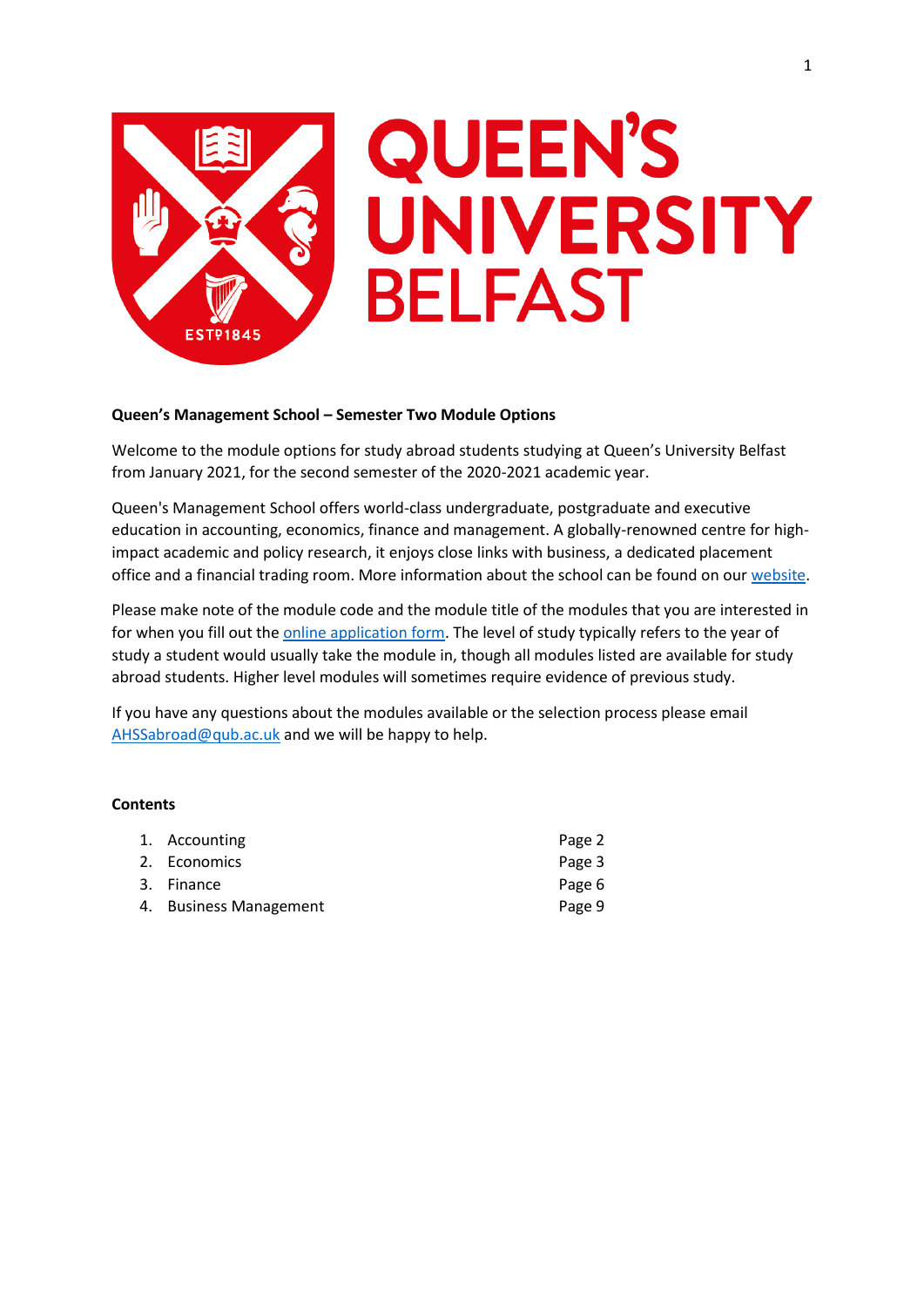# **Accounting**

## **Introductory Management Accounting**

### *ACC1003 – Level 1 – Students may need to show evidence of previous study.*

Management Accounting has the purpose of identifying, measuring and communicating information to allow management and employees to make informed judgements and decisions. It is concerned with the provision of both financial and non-financial information to decision-makers. The Module provides an introduction to Management Accounting and reviews: the purposes of Management Accounting; cost terms; cost behaviours and estimation; cost accumulation/assignment techniques; job and process costing; joint and by-products costing; income effects of alternative cost accumulation systems; use of information for decision making (CVP analysis); short-term vs. longterm decision making; a brief introduction to budgeting.

#### **Accounting Information Systems**

## *ACC1004 – Level 1 – Students may need to show evidence of previous study.*

The accountant's role is not simply to report on the results of past activities, but to take a proactive role in obtaining and interpreting financial and non-financial information about the organisation's continuing activities. That role includes understanding, developing, maintaining and improving accounting information systems. This course analyses the basic components of accounting information systems and examines how information technology affects the nature of business in general and accounting in particular. In addition to analysing technology-driven changes, the course explores how businesses are responding to an increasingly competitive environment by reexamining every internal activity and the impact that this has for the accountant.

#### **Management Accounting**

#### *ACC2005 – Level 2 – Students may need to show evidence of previous study.*

The changing environment and the impact on management accounting systems. Traditional planning control & performance measurement: budgeting; feedback and feedforward control; behavioural aspects of control systems; standard costing. Advanced aspects of cost allocation systems. Advanced aspects of short-term decision making: the decision-making process; rational management, logical incrementalism and incrementalism; programmed and non-programmed decisions; relevant costs; limiting factors and linear programming; the learning curve; pricing decisions, profitability analysis and target costing; risk and uncertainty in decision making.

## **Advanced Management Accounting**

## *ACC3011 – Level 3 – Students may need to show evidence of previous study.*

Accounting for management control: decentralisation and control issues; transfer pricing issues. Performance measurement in manufacturing and service businesses. Performance measurement in not-for-profit organisations. Accounting for organisational control and contingency theory. Strategic cost management. Strategic management accounting.

#### **Taxation**

#### *ACC3012 – Level 3 – Students may need to show evidence of previous study.*

Taxation theory; principles and practice of the UK tax system including: administrative framework, tax avoidance/evasion; personal and business taxation including: computation of an individual's overall tax liability; income tax; value added tax; introduction to corporation tax, capital gains tax; and inheritance tax; measurement and reporting in not-for-profit and public sector organisations.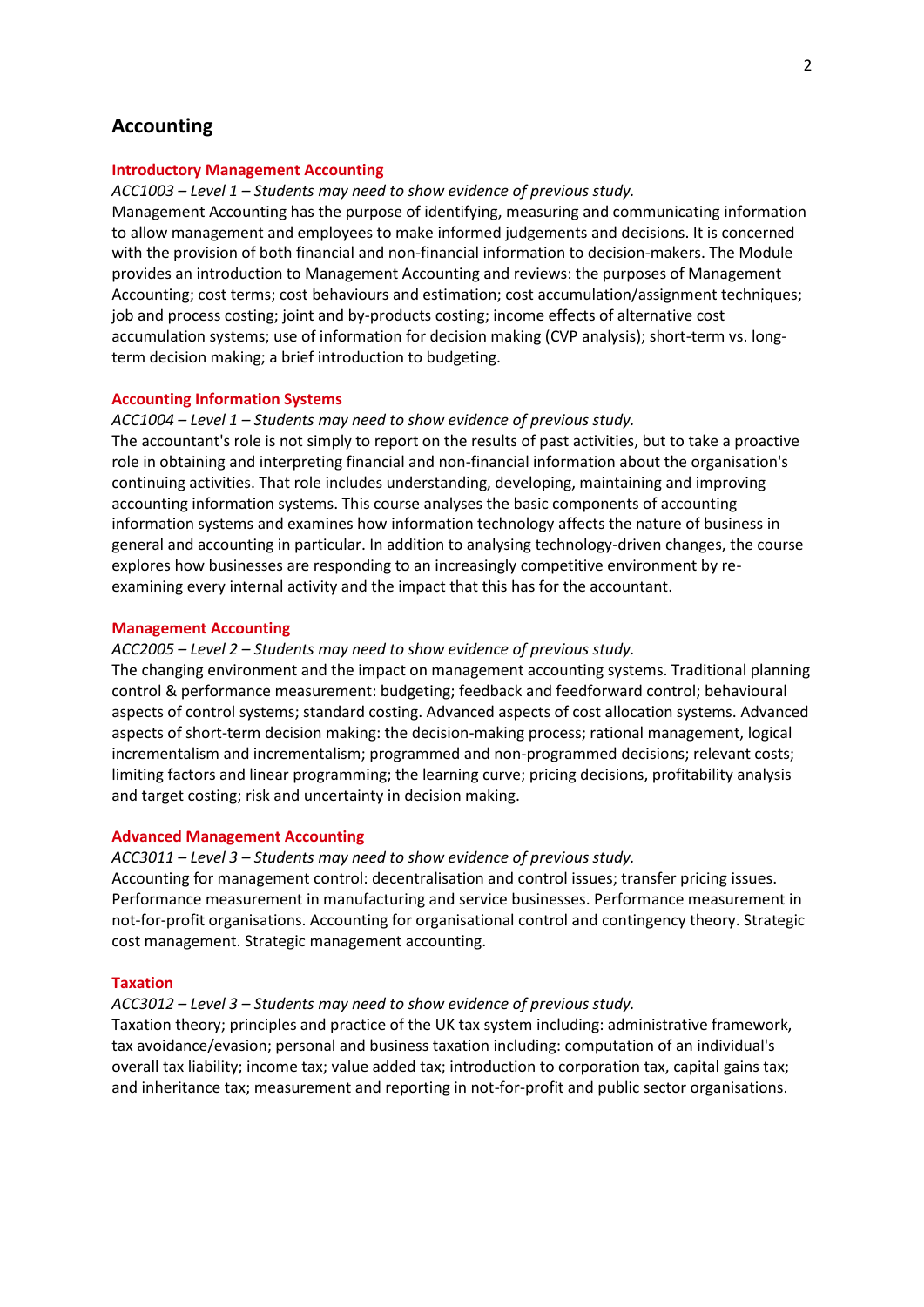# **Economics**

#### **Statistical Methods**

*ECO1003 – Level 1 – Students may need to show evidence of previous study. Cannot be taken with ECO1009.*

The course covers basic statistics for economics, finance and accounting students and assumes no prior knowledge. The two main areas of statistics covered are descriptive statistics and inferential statistics. The emphasis is on the application of the statistical techniques to problems relevant to these subjects.

## **Quantitative Methods**

# *ECO1009 – Level 1 – Students may need to show evidence of previous study. Cannot be taken with ECO1003.*

The course is taught paying particular attention to the solving of economic problems and relating these to applications to the real world. There are two parts in the module. The first part covers mathematical techniques required to solve applied economic problems. It begins with a revision of basic algebraic methods. These ideas are then further developed to cover more advanced mathematical concepts including linear and non-linear functions; single variable calculus and calculus of several variables. The second part covers basic statistical methods used by economists and other social scientists. This will include data presentation, descriptive statistics, basic regression analysis, time series and elementary probability theory. Students will also be taught how to use Excel to perform basic statistical analysis.

#### **Macro-economic Policy and Performance**

## *ECO2002 – Level 2 – Students may need to show evidence of previous study.*

The course opens with a brief tour of the global economy. This is followed by a discussion of the meaning and measurement of the main macroeconomic variables: output, unemployment, inflation and growth. The goods and financial markets and the concept of macroeconomic equilibrium are introduced. The IS/LM model is used to analyse the effectiveness of fiscal and monetary policy in the medium term. Aspects of the labour market are then considered followed by the introduction of the aggregate demand and aggregate supply model. The final third of the course is devoted to a discussion of factors contributing to the long run growth of the economy. The topics covered include: the Solow model of economic growth; growth accounting; factors contributing to total technological change and total factor productivity and the role and regulation of foreign direct investment.

#### **Introduction to Econometrics**

# *ECO2008 – Level 2 – Students may need to show evidence of previous study.*

Understanding data is at the heart of economics. Data on different processes or events is often noisy and impossible to predict with complete accuracy. However, most data variables have patterns, and econometrics is about understanding and helping to explain these patterns. Do last year's sales figures help me predict what my sales figures will be this year? Do taller people live longer? Does lecture attendance cause students to achieve better grades? These are the kind of questions that econometrics can answer. First, we will look at data variables in isolation and see how univariate distributions can be used to make inferences. We will then look at how to model relationships between data variables and test for associations. Eventually, we will see how to model individual data variables as functions of several variables in the multivariate linear regression model. Interpretation plays a huge role in econometric understanding. A large part of the module will focus on interpreting econometric results, and being able to identify potential flaws in econometric applications. The course is practical. Throughout the lectures we will see why econometrics helps us model data and also how this is performed in practice.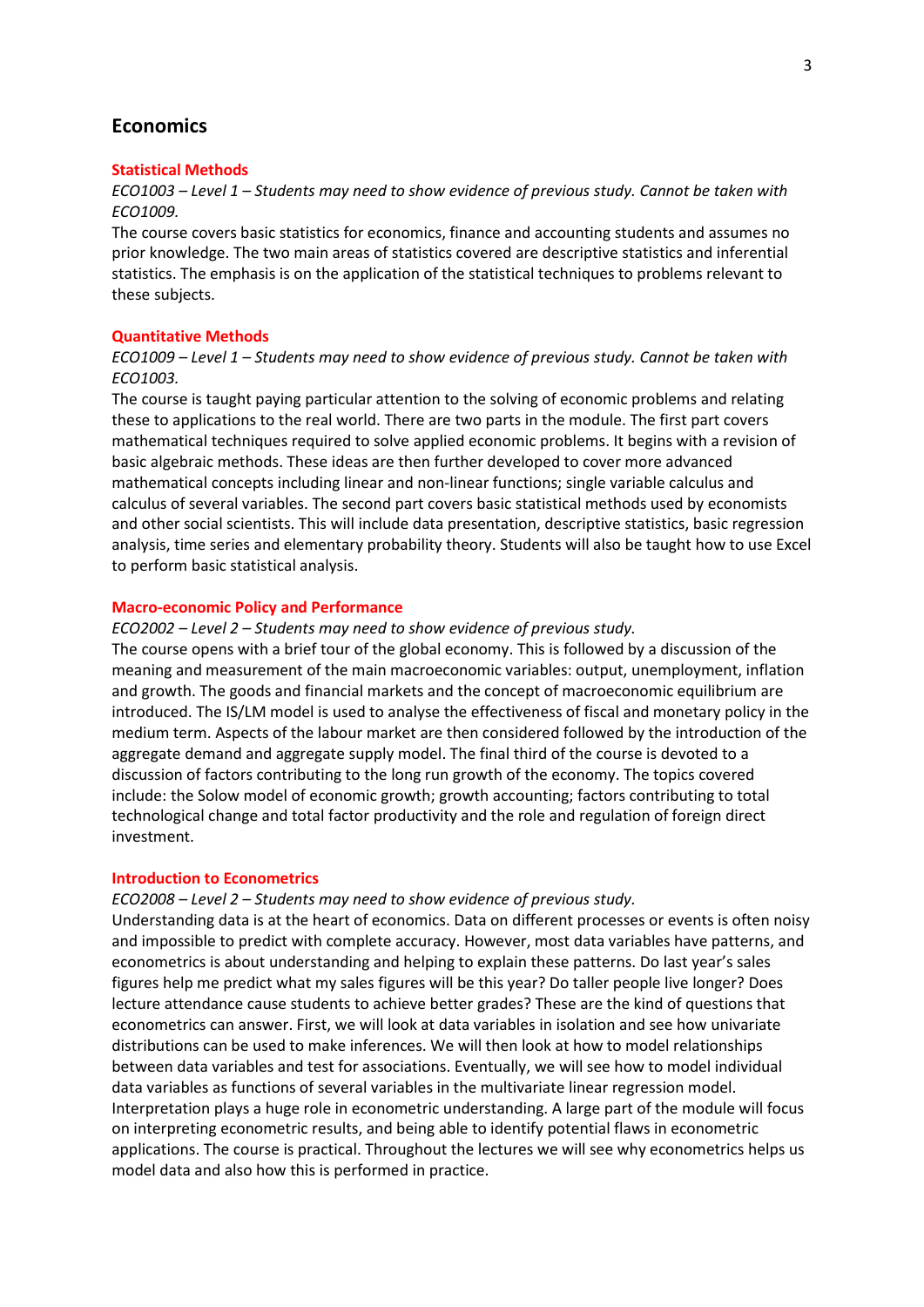#### **Managerial Economics**

*ECO2009 – Level 2 – Students may need to show evidence of previous study.* Managerial Economics is concerned with the application of economic principles and methodologies to the decision-making process inside corporations and other organisations operating under conditions of risk and uncertainty. Students acquire a solid foundation in key analytical tools: game theory, transaction costs, information asymmetries and the principal-agent problem. These tools are used to understand organisational architecture: the assignment of decision rights within organisations, the methods of incentivising individuals, and the structures and systems used to evaluate the performance of individuals and business units. This module draws on material from allied academic fields, including personnel economics, behavioural economics, financial economics and business history.

#### **Industrial Organisation**

#### *ECO2012 – Level 2 – Students may need to show evidence of previous study.*

This second-year undergraduate course has three parts, the first providing the theoretical grounding for the other two, which are more policy-orientated. The first half of the syllabus provides the basic theoretical underpinning of modern industrial organisation, and tries to answer the positive question: what is competition? It compares and contrasts different paradigms on the relationship between market structure and firm conduct, as well as different theories of the firm. It introduces classic models of imperfect competition, shows how they have been revised in light of new economic thinking, and demonstrates how welfare analysis can be used to understand their social implications. Special attention is given to models of product differentiation. The second part of the syllabus looks at why and how public policy influences industrial organisation, and tries to answer the normative question: how do we achieve competition? Starting with a look at the historical origins of antitrust law, the module sets out how competition policy is used today by looking at real competition cases. The last topic covers three controversial areas of public policy as it relates to firms and industries: privatisation and natural monopoly, patents and innovation, and recent government bailouts of banks.

#### **Public Economics**

#### *ECO3012 – Level 3 – Students may need to show evidence of previous study.*

The module concentrates on public expenditure and taxation issues. Following a review of the welfare basis for government intervention, the expenditure section focuses on public goods, externalities, public choice, equity and efficiency aspects of health care and education provision, and fiscal federalism. The taxation section considers issues of tax incidence and the effects of taxation on savings and labour supply. The optimal (direct and indirect) tax literature is reviewed.

# **Economics of Corporate Strategy**

*ECO3013 – Level 3 – Students may need to show evidence of previous study.*

A brief overview of theories of industrial and economic organization, contemporary theories of the firm, agency costs, evolutionary economics, transaction cost economics, incentives, entrepreneurship, mergers, hybrids, corporate governance, strategic management, competitive advantage.

#### **Economics of Networks and Institutions**

*ECO3032 – Level 3 – Students may need to show evidence of previous study.* Topics will cover the role of socio-economic institutions and networks in our contemporary global economy, explaining the financial crisis of 2008 and its consequences from a network-institutional perspective, the theory of wealth generation and allocation through a social division of labour, and the functioning of network economies with an endogenous social division of labour.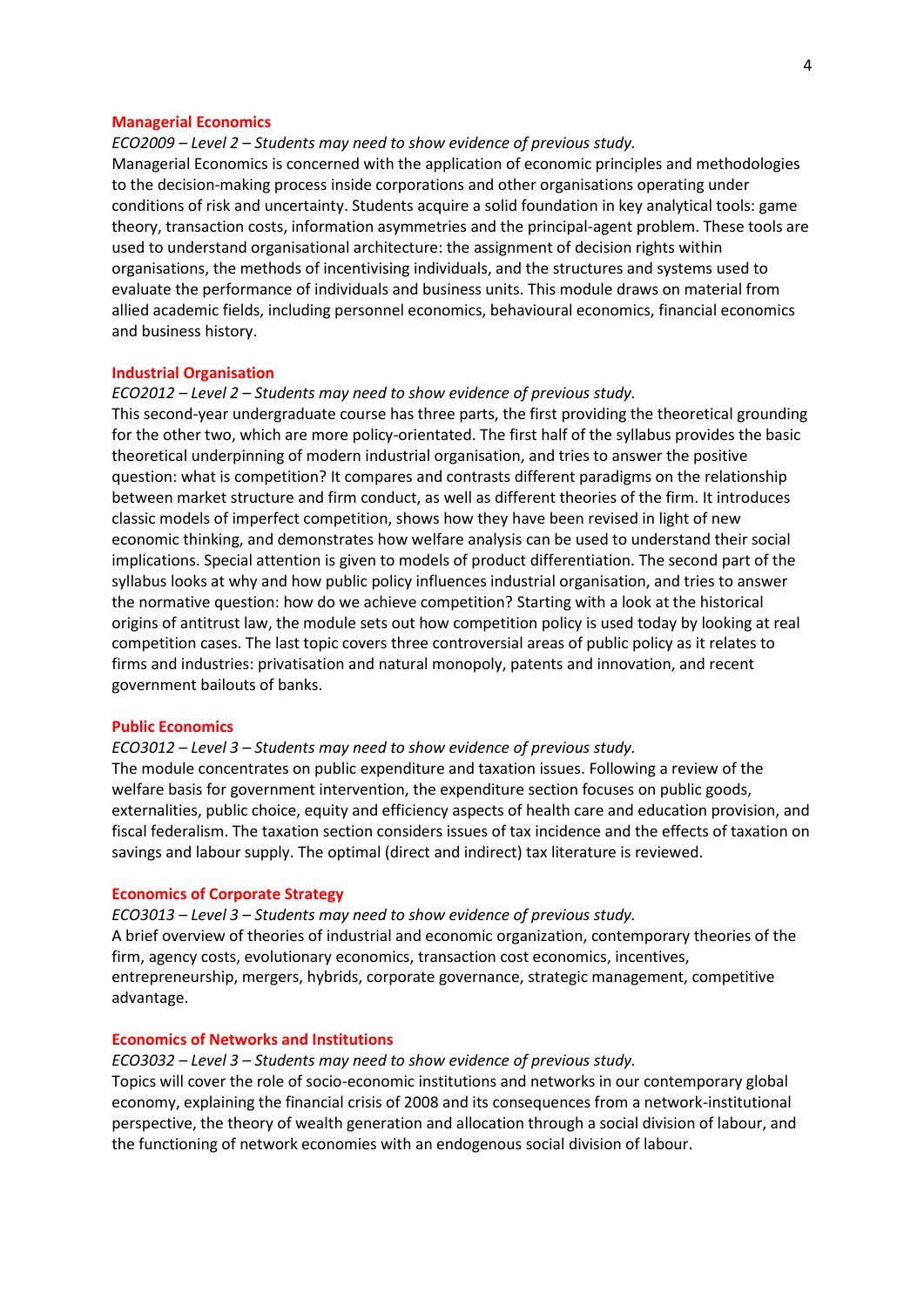## **Environmental Economics**

*ECO3037 – Level 3 – Students may need to show evidence of previous study.*

The field of environmental economics informs policymakers of the policy levers required to efficiently guide society towards sustainable patterns of consumption. This module will provide students with a solid grounding on the theory and practice of environmental economics, focussing on climate change and the sustainable transformation of the energy system. Students will understand the economic rationale for a variety of alternative environmental policies, such as Pigouvian taxes. This module will cover the difference between theory and practice, outlining the policy experience in the UK, Ireland and Europe, and the role political and social constraints have in enacting effective environmental policy. Decarbonisation of electricity forms a central element of tackling climate change. Students will gain an understanding of how the single electricity market on the island of Ireland operates and will critically evaluate various decarbonisation policies. This module will also touch on issues such as behavioural economics when dealing with energy efficiency and consumer behaviour. As many well-meaning environmental policies have had counter-intuitive negative consequences, this module will empower students to fully engage with the costs and benefits of climate change interventions.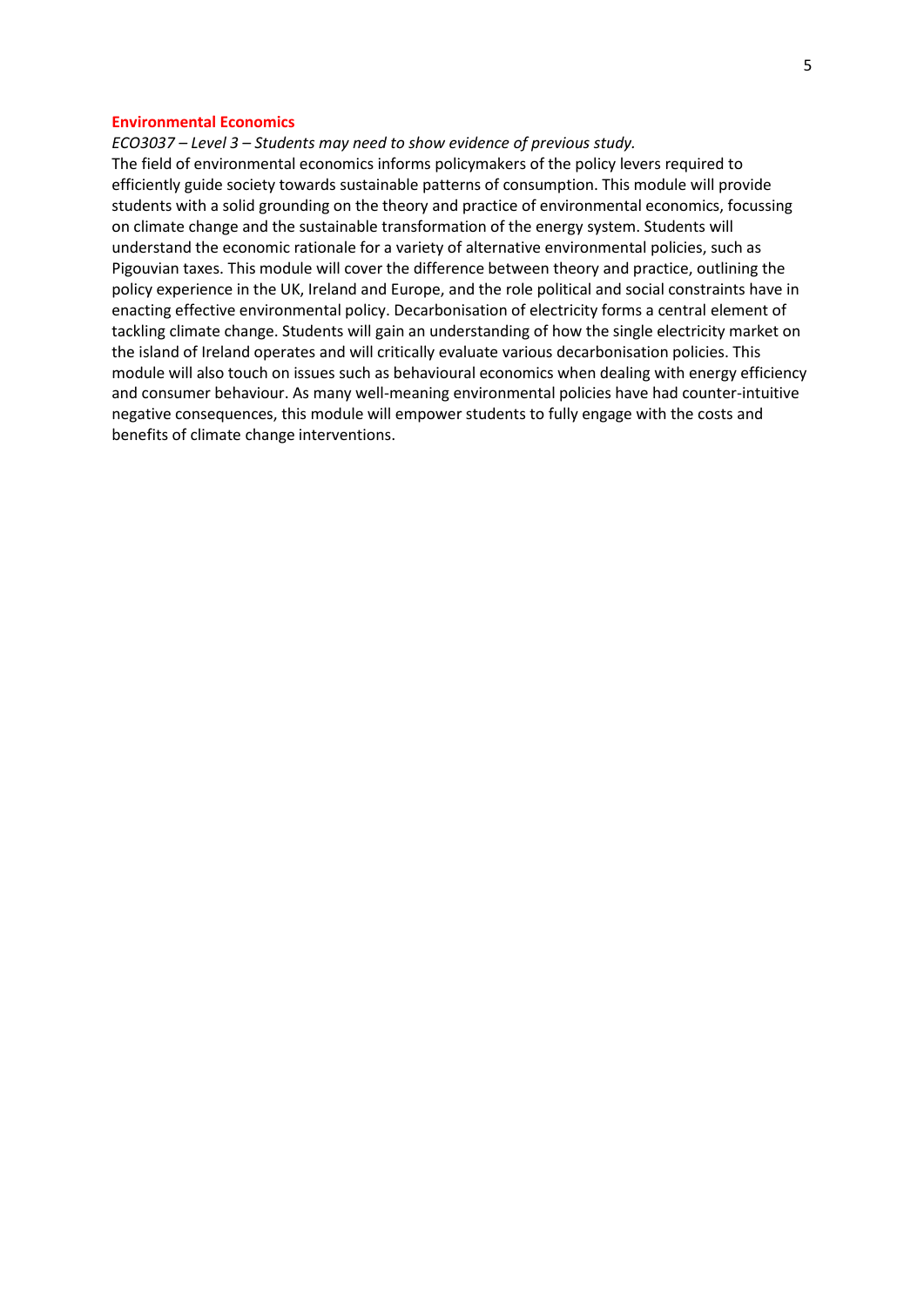# **Finance**

## **Financial Institutions and Markets**

#### *FIN1001 – Level 1*

Theory of money. Monetary Union. The theory of financial intermediation. Operational structure and operations of the Central Bank. Banking regulation. Other non-bank financial intermediaries. An introduction to the stock market. An introduction to the bond market. An introduction to money markets.

## **Actuarial Mathematics**

## *FIN1013 – Level 1 – Students may need to show evidence of previous study.*

(1) Intro to cashflow modules and using them to describe financial instruments. (2) Time value of money, interest rates and force of interest: discounting single cashflows using simple and compound interest rates (compounded annually and more frequently). (3) Discounting and accumulating a series of cashflows using actuarial annuity functions such as annuity certain (payable in advance, in arrears, continuously), plus increasing and deferred annuities. (4) Equations of value and calculating loan schedules. (5) Project appraisal using Net Present Value, Intenal/Money-weighted/Linked-Internal rate of return etc. (6) Introduction to asset classes and simple derivative functions.

#### **Financial Market Theory**

*FIN2008 – Level2 – Students may need to show evidence of previous study.* Portfolio theory; market efficiency; security analysis: equity, fixed income, and derivatives securities; portfolio management; portfolio performance.

#### **Investment Analysis**

*FIN2010 – Level 2 – Students may need to show evidence of previous study.* Overview of Financial Management and Financial Environment, Review of Financial Arithmetic and Present Values, Investment Decisions, Project Appraisal Applications, Analysing Investment, Risk Portfolio, Theory, The Capital Asset, Pricing Model, Financing Decisions, Capital Structure, Dividend Decisions.

#### **Principles of Actuarial Modelling**

## *FIN2012 – Level 2 – Students may need to show evidence of previous study.*

The course provides grounding in stochastic processes and their application. It also introduces survival models and provides some basic applications. The aims of this module are to: (i) describe the principles of actuarial modeling (ii) describe the general principles of stochastic processes (iii) define and apply a Markov chain and a Markov process (iv) introduce the concept of survival models.

## **Actuarial Methods in General Insurance**

#### *FIN2017 – Level 2 – Students may need to show evidence of previous study.*

Operation of simple forms of proportional and excess of loss reinsurance. MGFs of loss distributions and aggregate claim distributions. Distribution of claim amounts paid by the insurer in the presence of excesses and reinsurance. Experience rating system based on frequency, calculation of stationary distributions under the system. Introduction to the analysis of delay triangles, including the basic chain ladder method, inflation-adjusted chain ladder method, average cost per claim method, and the Bornhuetter-Ferguson method. Ruin theory for a risk model, defining the probability of ruin in infinite/finite and continuous/discrete time and explaining the cash-flow process for a risk.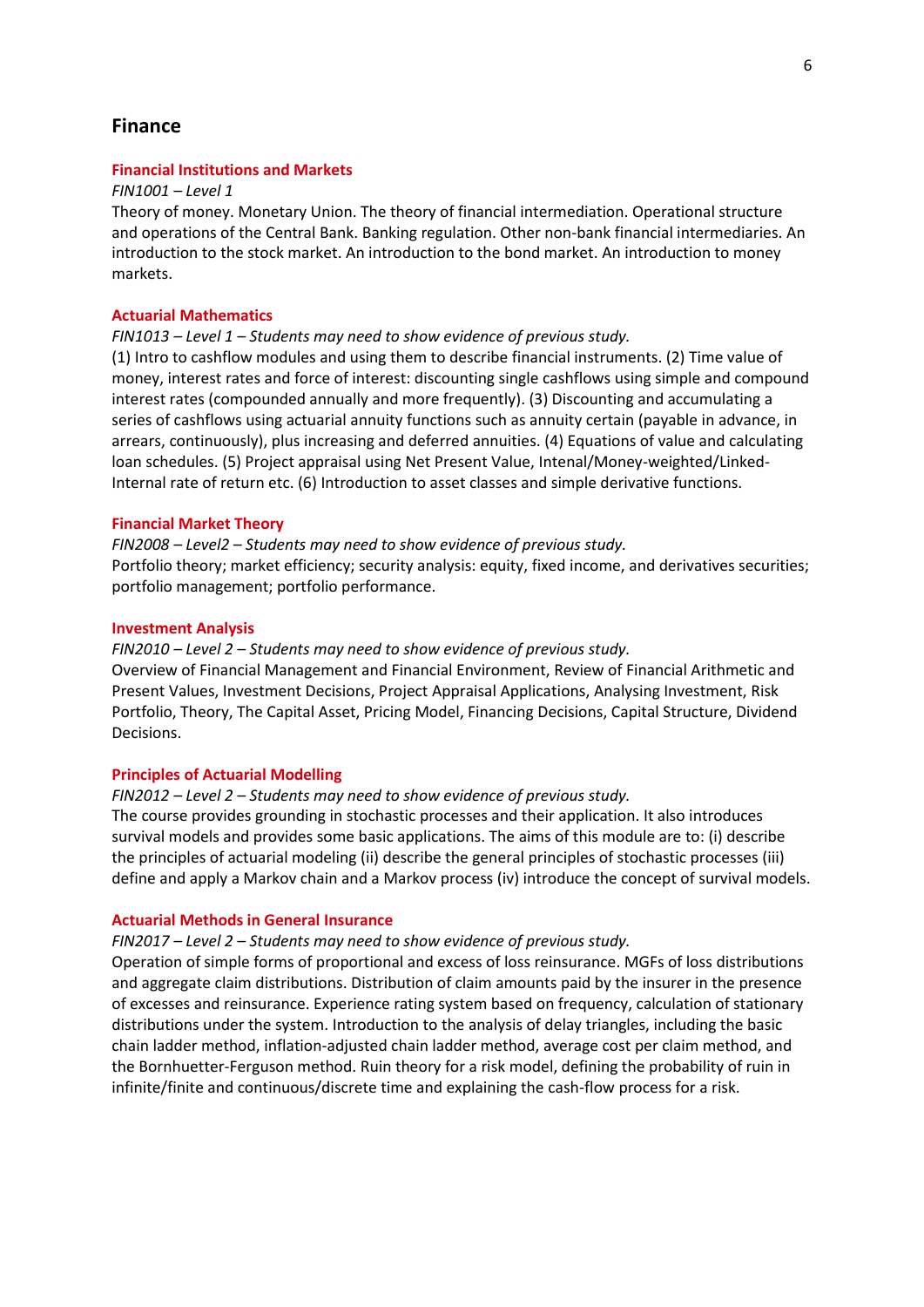### **Behavioural Finance**

*FIN2019 – Level 2 – Students may need to show evidence of previous study.*

This module examines financial decision making in light of actual observed behaviour. It examines the use of heuristics and the role that biases play in financial decision making. How biases are identified and incorporated into the investment management process is examined. The question of whether government policy should be designed to accommodate biases in decision making is considered. The module also discusses anomalies which have been found in financial markets, and how psychology may explain these results.

#### **Capital Markets**

*FIN3013 – Level 3 – Students may need to show evidence of previous study.* Investment under uncertainty; the theory of choice; state-preference theory; portfolio theory; asset pricing models; performance evaluation; capital structure; efficient capital markets; theory and practice.

## **Corporate Finance**

*FIN3016 – Level 3 – Students may need to show evidence of previous study.* Law and finance, capital structure, dividend policy, IPOs, corporate ownership.

## **Actuarial Modelling**

*FIN3019 – Level 3 – Students may need to show evidence of previous study.*

The course extends the principles taught in actuarial modelling to include the use of the Binomial and Poisson models for mortality modelling. The concept of graduation, including methods and statistical testing, is also covered. The aims of the module are: i. To understand the use of Binomial and Poisson models of mortality and their application in actuarial modelling. ii. To understand how to estimate transition intensities depending on age, both exactly or via the census approximation iii. Describe how to test crude estimates for consistency with a standard table or a set of graduated rates. iv. Describe the process of graduation v. Develop an appreciation of the application of predictive modelling and analytics beyond traditional actuarial work.

# **Fixed Income Instruments**

## *FIN3020 – Level 3 – Students may need to show evidence of previous study.*

This module examines the theory and the practical operation of bond markets. The course can be broadly divided into six parts. Firstly, we closely examine and analyse the investment environment of bonds and money-market instruments. This includes bond pricing and yield analysis. In the second part we focus on the term structure of interest rates: the empirical properties and theorems and the derivation of the zero-coupon yield curve. Thirdly, we analyse the hedging of interest-rate risk with duration. In the fourth part, we focus on the investment strategies that include passive and active fixed-income portfolio management and portfolio performance measurement. In the fifth part we investigate methods to model the term structure of interest rates and in the last part we are concerned with securitisation, i.e. mortgage-backed securities and asset-backed securities.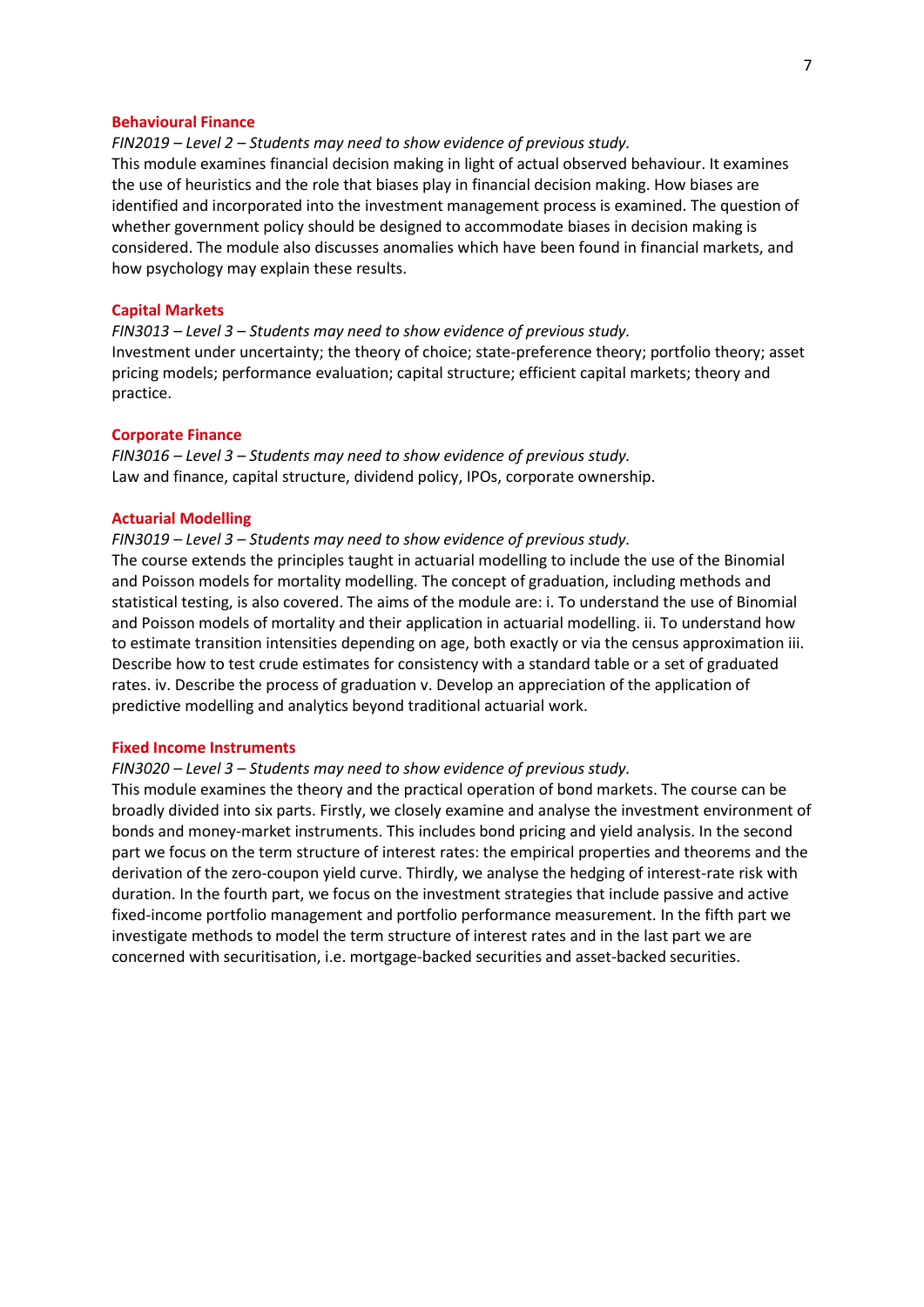## **Stochastic Processes for Finance**

*FIN3021 – Level 3 – Students may need to show evidence of previous study.* 1. STOCHASTIC PROCESSES: The Poisson process, the Wiener process; Simulation of stochastic processes; Properties of stochastic processes; OrnsteinUhlenbeck process

2. STOCHASTIC CALCULUS: Stochastic integrals; Stochastic differential equations; The Ito rule

3. INVESTMENT STRATEGIES: Self-financing portfolios; Average returns; Black-Scholes world; Optimal investment in the BS model; Diversification across assets

4. HEDGING STRATIGIES AND OPTION PRICING: The BS equation; The BS formula; The pricing kernel; Risk-neutral pricing; The theorem of Girsanov; Risk management

5. TERM STRUCTURE MODELS OF INTEREST RATES: Characteristics of a model for the term-structure of interest rates; The risk-neutral approach to the pricing of zerocoupon bonds and interest-rate derivatives for a general one-factor diffusion model for the risk-free rate of interest; State-price deflators to the pricing of zero-coupon bonds and interest-rate derivatives for a general one-factor diffusion model for the risk-free rate of interest; the Vasicek, Cox-Ingersoll-Ross and Hull-White models; Limitations of these one-factor models.

## **Financial Bubbles and Crises**

*FIN3025 – Level 3 – Students may need to show evidence of previous study.*

- 1. Causes of bubbles and financial crises
- 2. Effects of bubbles and crises on the financial system and economy
- 3. How policymakers respond to bubbles
- 4. The antidotes to bubbles and crises
- 5. Timing the market how investors can ride bubbles and profit from crashes

6. Case studies of famous bubbles and crashes – to include Bitcoin, China bubble of 2015, Eurozone crisis, 2008 global financial crisis, dotcom mania, the Asian crisis, the Japanese bubble, 1987 stock market crash, Great Depression, railway mania, and South Sea bubble.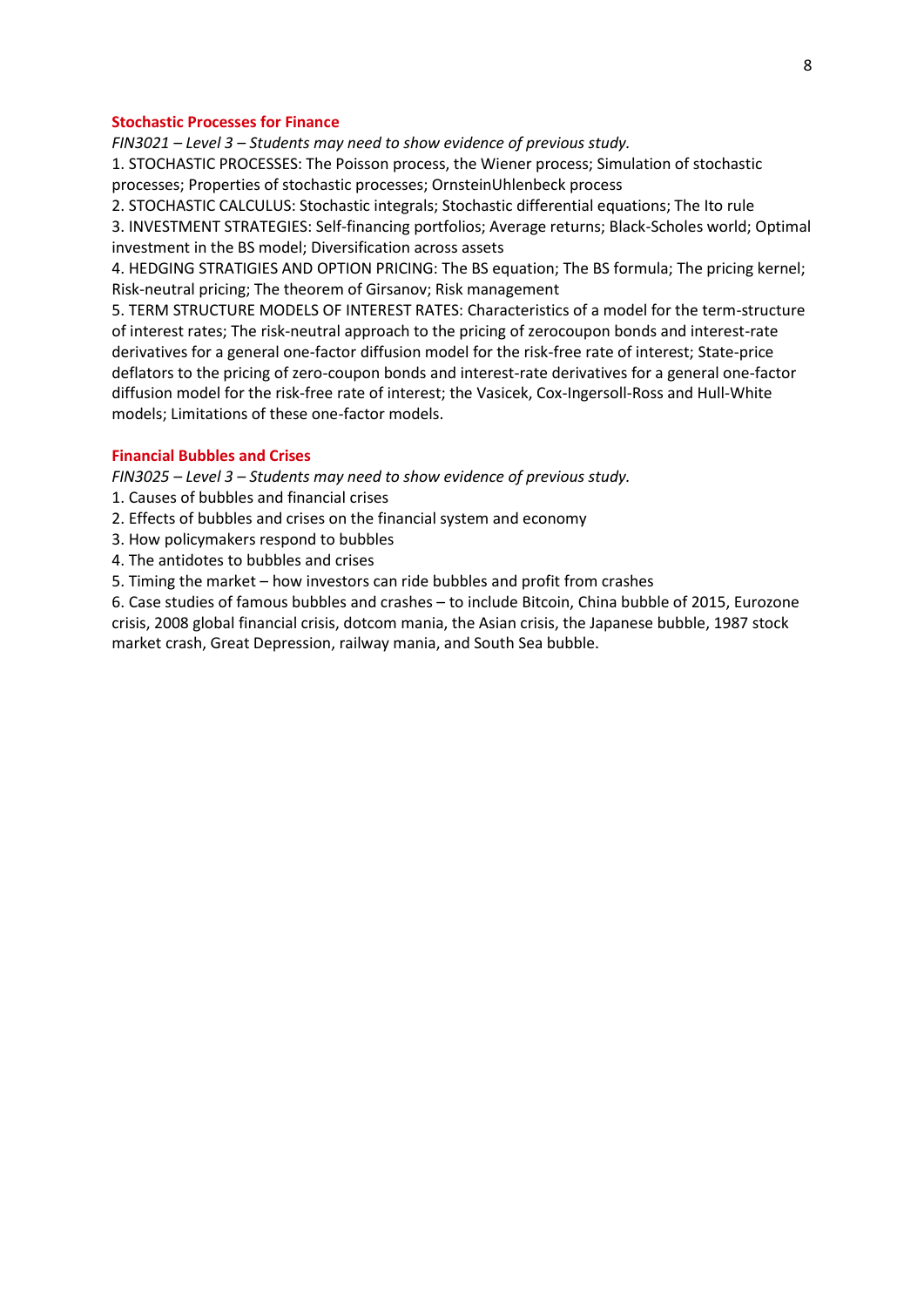# **Business Management**

## **Business, Government and Society**

*MGT1012 – Level 1 – Students may need to show evidence of previous study.*

The module explores the role of business in its wider environmental context and specifically explores the relationships between business, government and society within and across countries. Businesses do not exist and act in a vacuum but rather have to interact with and oftentimes accommodate the views of a wide range of stakeholders in order to be successful. For example, Multinational Enterprises may decide to shift production into low-cost countries, however, they have to consider the societal and legal challenges that this decision generates, both at home and abroad. Organisational structures and corporate governance frameworks are thus developed to ensure that businesses can engage with these wider social and public policy contexts. As a result, businesses are becoming more deeply rooted in and intertwined with local, national and international communities. Indeed, beyond a narrow profit making focus, there is a growing acceptance that corporate interests can and should converge with societal interests to generate better, sustainable outcomes for the business in the long term. However, balancing the drive to make profits and to satisfy short-term shareholder interests with the long-term needs of society and its environment is tough. Consideration must be given to developing sustainable and responsible businesses. Students will learn about the challenges that businesses but also students themselves face in day-to-day (business) life, and will discuss and develop different solutions to these challenges.

### **Marketing**

## *MGT1013 – Level 1 – Students may need to show evidence of previous study.*

Marketing is a key factor in business success. On a daily basis we are exposed to a plethora of marketing messages and actively engage in the marketplace and/or marketspace. Often our purchasing decisions are heavily influenced by organisational marketing efforts. We 'display' our favourite brands through the clothes we wear, the cars we drive and the football teams we support. Marketing is everywhere! It is an inescapable feature of our contemporary world.

#### **Operations Management**

## *MGT2005 – Level 2 – Students may need to show evidence of previous study.*

This course develops the major themes of Operations Management within both manufacturing and service organisations. The primary objective is to familiarise students with the basic concepts, techniques, methods and applications of operations management. Topics include operations strategy, facility layout, process choice, capacity management, quality management and supply chain management. Contemporary manufacturing philosophies such as World Class Manufacturing (WCM), Lean Production and Mass Customisation will also be covered.

#### **Managerial Behaviour**

*MGT2008 – Level 2 – Students may need to show evidence of previous study.*

Theory and nature of Management; the organisation and its environment; international business; organisation culture, conflict and negotiation; innovation and the management of change; motivation concepts and applications; organisational leadership; team work and group dynamics; business ethics and corporate social responsibility.